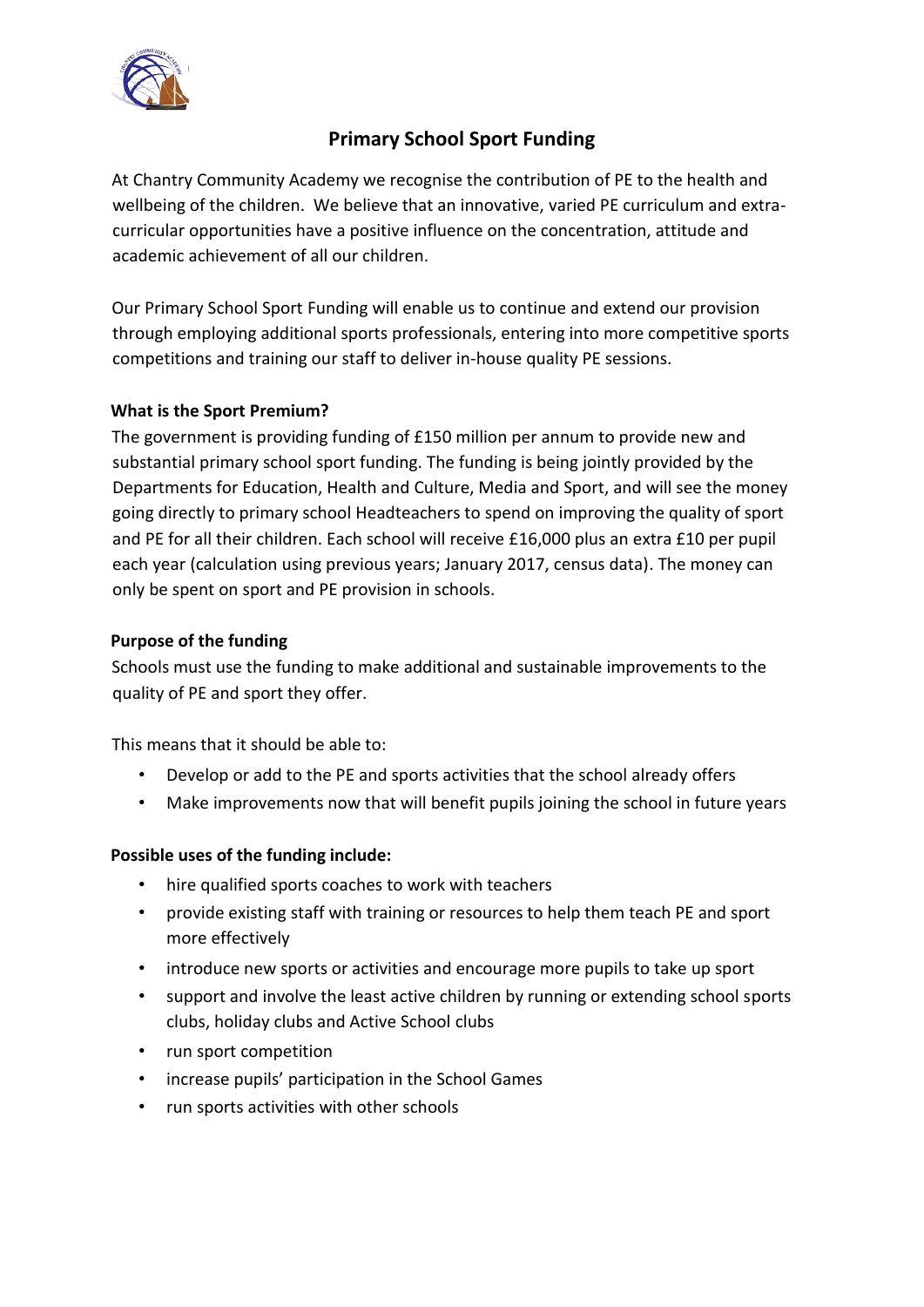

## **Primary PE Sport Grant Report 2018-2019**

| <b>Primary PE Sport Grant Awarded</b>                                                                                                                                                                                                                                                                                                                                                                              |                                                           |                                                                                                                  |                                                                                                                                                                                                                                                                                                                                                                                                                                                                                                                                                                                                                                                                                                                                                             |  |  |  |  |  |
|--------------------------------------------------------------------------------------------------------------------------------------------------------------------------------------------------------------------------------------------------------------------------------------------------------------------------------------------------------------------------------------------------------------------|-----------------------------------------------------------|------------------------------------------------------------------------------------------------------------------|-------------------------------------------------------------------------------------------------------------------------------------------------------------------------------------------------------------------------------------------------------------------------------------------------------------------------------------------------------------------------------------------------------------------------------------------------------------------------------------------------------------------------------------------------------------------------------------------------------------------------------------------------------------------------------------------------------------------------------------------------------------|--|--|--|--|--|
| <b>Total amount of PPSG received</b>                                                                                                                                                                                                                                                                                                                                                                               |                                                           | £18,800                                                                                                          |                                                                                                                                                                                                                                                                                                                                                                                                                                                                                                                                                                                                                                                                                                                                                             |  |  |  |  |  |
| Summary of PPSG 2017/2018                                                                                                                                                                                                                                                                                                                                                                                          |                                                           |                                                                                                                  |                                                                                                                                                                                                                                                                                                                                                                                                                                                                                                                                                                                                                                                                                                                                                             |  |  |  |  |  |
| <b>Objectives of Spending PPSG</b><br>To improve the quality of provision<br>To provide CPD for staff<br>$\bullet$<br>To broaden the sporting opportunities and experiences available to pupils - particularly participation in<br>$\bullet$<br>Gravesham competitions<br>To develop a love of sport and physical activity<br>To increase the % of children that can swim 25m and perform self-rescue<br>$\bullet$ |                                                           |                                                                                                                  |                                                                                                                                                                                                                                                                                                                                                                                                                                                                                                                                                                                                                                                                                                                                                             |  |  |  |  |  |
| Record of PPSG spending by item/project 2017/2018                                                                                                                                                                                                                                                                                                                                                                  |                                                           |                                                                                                                  |                                                                                                                                                                                                                                                                                                                                                                                                                                                                                                                                                                                                                                                                                                                                                             |  |  |  |  |  |
| Item/Project                                                                                                                                                                                                                                                                                                                                                                                                       | <b>Estimated</b><br>Cost                                  | <b>Objectives</b>                                                                                                | Outcomes/Impact-2017-2018                                                                                                                                                                                                                                                                                                                                                                                                                                                                                                                                                                                                                                                                                                                                   |  |  |  |  |  |
| Specialist PE teacher<br>for KS1 and KS2                                                                                                                                                                                                                                                                                                                                                                           | Specialist<br>teacher for<br>PE and after<br>school club. | To provide children and<br>staff with opportunities<br>to work with specialist PE<br>teachers                    | Teacher's subject knowledge improved through<br>observation of PE specialist.<br>Children's subject knowledge of a variety of sports<br>increased with practical ability improving by an                                                                                                                                                                                                                                                                                                                                                                                                                                                                                                                                                                    |  |  |  |  |  |
| Specialist PE and dance<br>teacher - teachers to<br>observe and support<br>lessons for own CPD                                                                                                                                                                                                                                                                                                                     | Specialist<br>dance<br>teacher.<br>£13,400                | To develop teacher<br>confidence. To develop<br>teacher expertise in<br>delivering PE lessons in<br>KS1 and KS2. | expected or above expected amount.<br>Children accessing higher level skills through the<br>implementation of specialist PE teacher.<br>Full time access to a PE specialist has provided<br>children to regular extra-curricular activity<br>(lunchtime & afterschool clubs)<br>TA's confident in supporting PE increased through<br>close work with a PE teacher during all PE lessons.<br>TIK students and NQT's supported in PE to pass their<br>training year PE requirements.<br>Teacher's supported when teaching extra PE.<br>Providing more opportunities for our pupils to be<br>active.<br>An ambassador from each Key Stage supported and<br>upskilled to feel confident and be competent<br>teaching PE to their year group freeing up time for |  |  |  |  |  |
|                                                                                                                                                                                                                                                                                                                                                                                                                    |                                                           | To provide pupils with<br>broader experiences in PE<br>enrichment                                                | specialist PE teacher to teach swimming.<br>Children experiencing a range of specialist activities<br>within a PE curriculum.<br>Teacher's confidence in teaching dance continued<br>to improve.<br>Maintained Active Infant Mark<br>Maintained School Games Silver Mark.<br>Increased placement in Level 2 sports competitions.                                                                                                                                                                                                                                                                                                                                                                                                                            |  |  |  |  |  |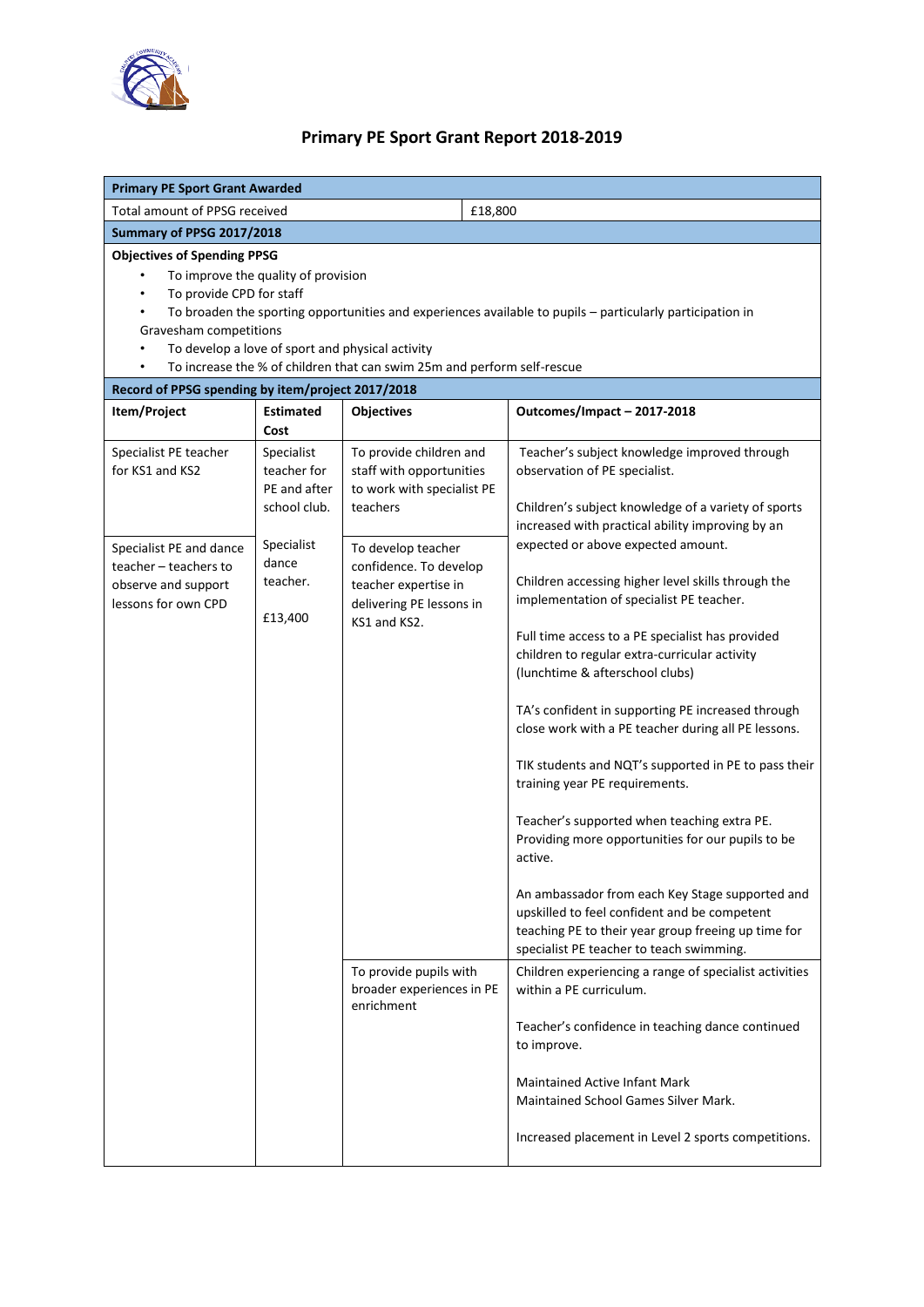|                                                                                       |       |                                                                                                                                                                                                                                                                                                         | Kent School Champions for Active Schools sports<br>event.                                                                                                                                                                                                                                                                                                                                                                                                                                                                                                                                                                                                                                                |
|---------------------------------------------------------------------------------------|-------|---------------------------------------------------------------------------------------------------------------------------------------------------------------------------------------------------------------------------------------------------------------------------------------------------------|----------------------------------------------------------------------------------------------------------------------------------------------------------------------------------------------------------------------------------------------------------------------------------------------------------------------------------------------------------------------------------------------------------------------------------------------------------------------------------------------------------------------------------------------------------------------------------------------------------------------------------------------------------------------------------------------------------|
| Purchase of new<br>equipment to enhance<br>the extra-curricular and<br>curricular PE. | £870  | To improve the provision<br>at lunch times. Providing<br>opportunities for all<br>children to play a variety<br>of sports at lunch times.<br>To improve the variety<br>and quality of PE<br>teaching.                                                                                                   | New equipment allowed the PE specialist to provide<br>pupils accurate and competitive sporting situations.<br>Pupils provided opportunities to play sport with<br>high quality sporting equipment and a range of<br>sports they were unable to in previous years.<br>Equipment allowed all pupils to continue to access<br>sport during lunch times and play times. Pupils were<br>given the responsibility of a class ball promoting<br>independence, respect and organisation.<br>Increased participation of extra-curricular clubs<br>allowed us to maintain our silver kite mark while in<br>the temporary buildings.<br>Decreased the amount of behaviour incidents<br>happening during lunch time. |
| Sports day                                                                            | £965  | To provide a whole school<br>sports day engaging all<br>staff and pupils in up to<br>date sports day activities.                                                                                                                                                                                        | Sports day create a fun and active environments<br>that provided a platform for all pupils to take part<br>and competitive against their rival houses.<br>Provided a platform for parents to witness the<br>progress sport at Chantry has made in the previous<br>year. We received very positive feedback from all<br>parents.<br>Developed our sporting partnership with our trust<br>school Warren Wood who supported sports day by<br>providing young leaders.                                                                                                                                                                                                                                       |
| Take Pride membership<br>and competition travel                                       | £2980 | To increase participation<br>in competitive sports<br>between local schools                                                                                                                                                                                                                             | Take pride provided our school 3 level 1 (intra-<br>school) competition, 10 level 2 (inter-school)<br>competitions, equipment, CPD for PE teacher,<br>playground leader training, PE co-ordinator support<br>and Kite Mark application support.                                                                                                                                                                                                                                                                                                                                                                                                                                                          |
| <b>Additional Swimming</b><br>top-up                                                  | £1500 | Improve water confidence<br>Improve the % of children<br>who can swim 25 metres<br>Provide children with a<br>skill they need for life                                                                                                                                                                  | 64% of pupils in year 6 being able to achieve their<br>25m award.<br>55% being able to perform self-rescue in water<br>based situations.<br>All pupils from year 2-6 having a term to participate<br>and learn swimming.                                                                                                                                                                                                                                                                                                                                                                                                                                                                                 |
| Youth Sport Trust<br>Member School                                                    | £50   | By becoming a member,<br>your school can:<br>Work with leading experts<br>and access best practice<br>to enhance health,<br>wellbeing and<br>achievement<br>Be part of an influential<br>network receiving the<br>latest policy and practice<br>updates<br>Enjoy access to YST<br>programmes that bring | Accessed free recourses which have been shared<br>with teachers throughout the year and used by<br>specialist                                                                                                                                                                                                                                                                                                                                                                                                                                                                                                                                                                                            |